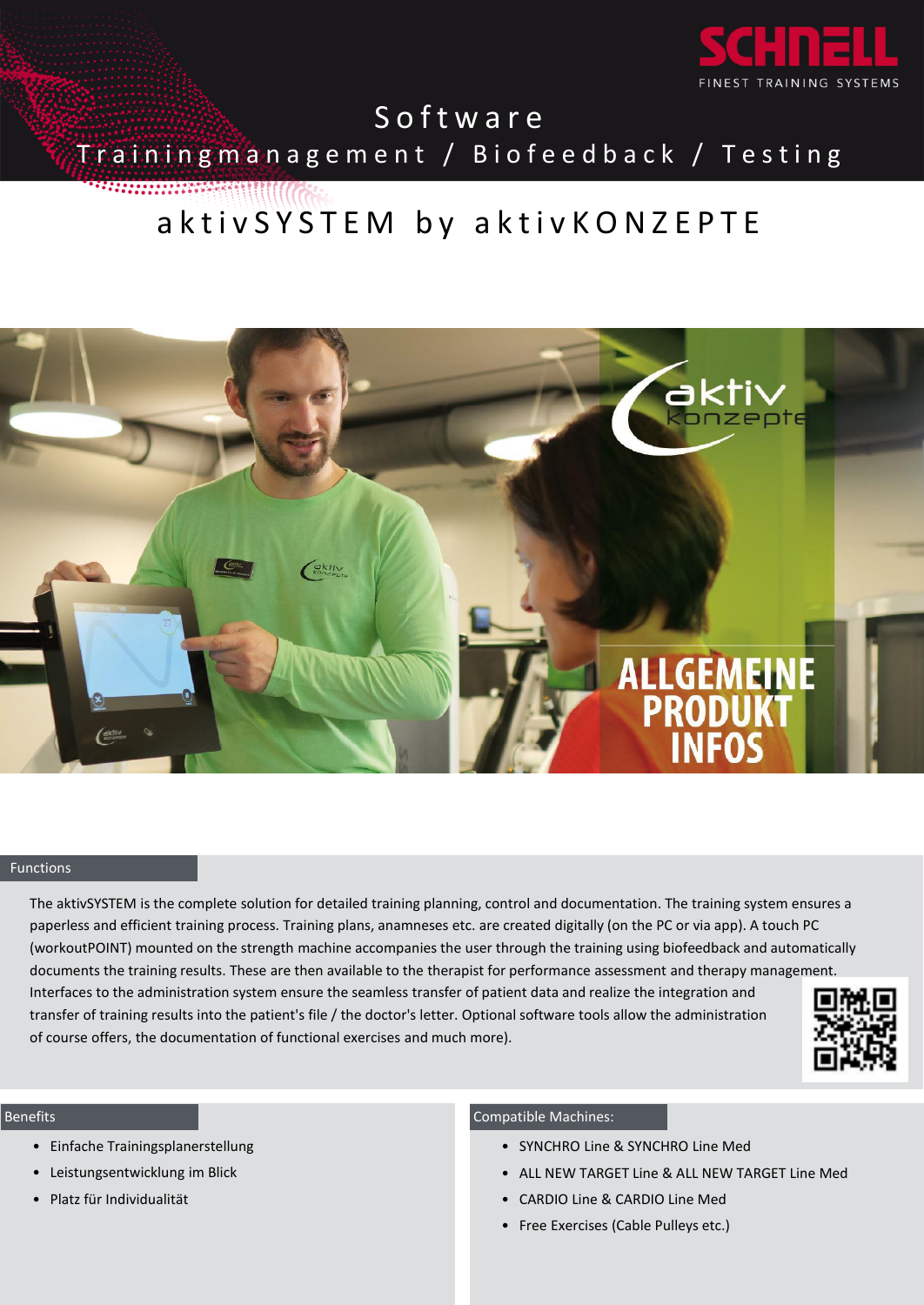

Training management / Biofeedback / Testing

# aktiv SYSTEM Enterprise trainer POINT



# **Function**

The trainerPOINT is the management centre of the software. Here the therapist records the patients, creates training, test plans & templates, documents performance and health tests and informs himself about the performance development of the trainees. Detailed statistics and evaluations provide an overview of the training events, the therapists' activities and the utilisation of the training area.



#### Benefits

- Simple training plan creation
- Performance development at a glance
- Space for individuality

# Compatible Machines

- SYNCHRO Line & SYNCHRO Line Med
- ALL NEW TARGET Line & ALL NEW TARGET Line Med
- CARDIO Line & CARDIO Line Med
- Free Exercises (Cable Pulleys etc.)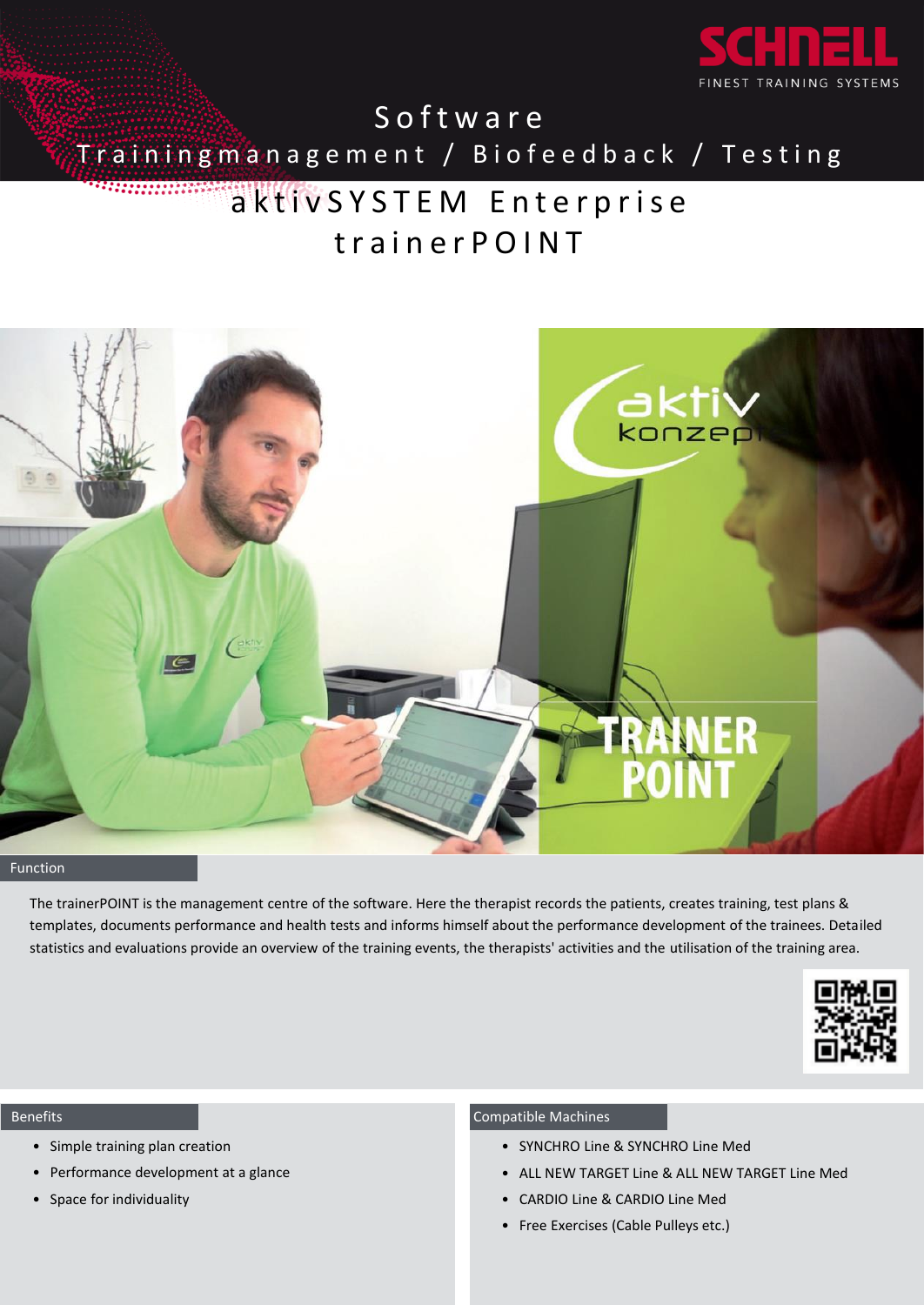

**Software** 

Training management / Biofeed back / Testing

# aktiv SYSTEM Enterprise w o r k o u t P O I N T



### Function

The workoutPOINT is the personal therapist at the strength machine. On manual ALL NEW TARGET Line machines, it provides the patient with information about the exercises and the machine settings to make working on the machine easier. On fully automatic SYNCHRO Line machines, all settings are made by the system. The workoutPOINT guides the patient during the exercise and controls the execution of the movement based on the training instructions. The training results achieved are automatically stored in a central database.



#### Benefits

- Biofeedback brings safety
- Automatic documentation
- Communications platform

### Compatible Machines

- SYNCHRO Line & SYNCHRO Line Med
- ALL NEW TARGET Line & ALL NEW TARGET Line Med
- CARDIO Line & CARDIO Line Med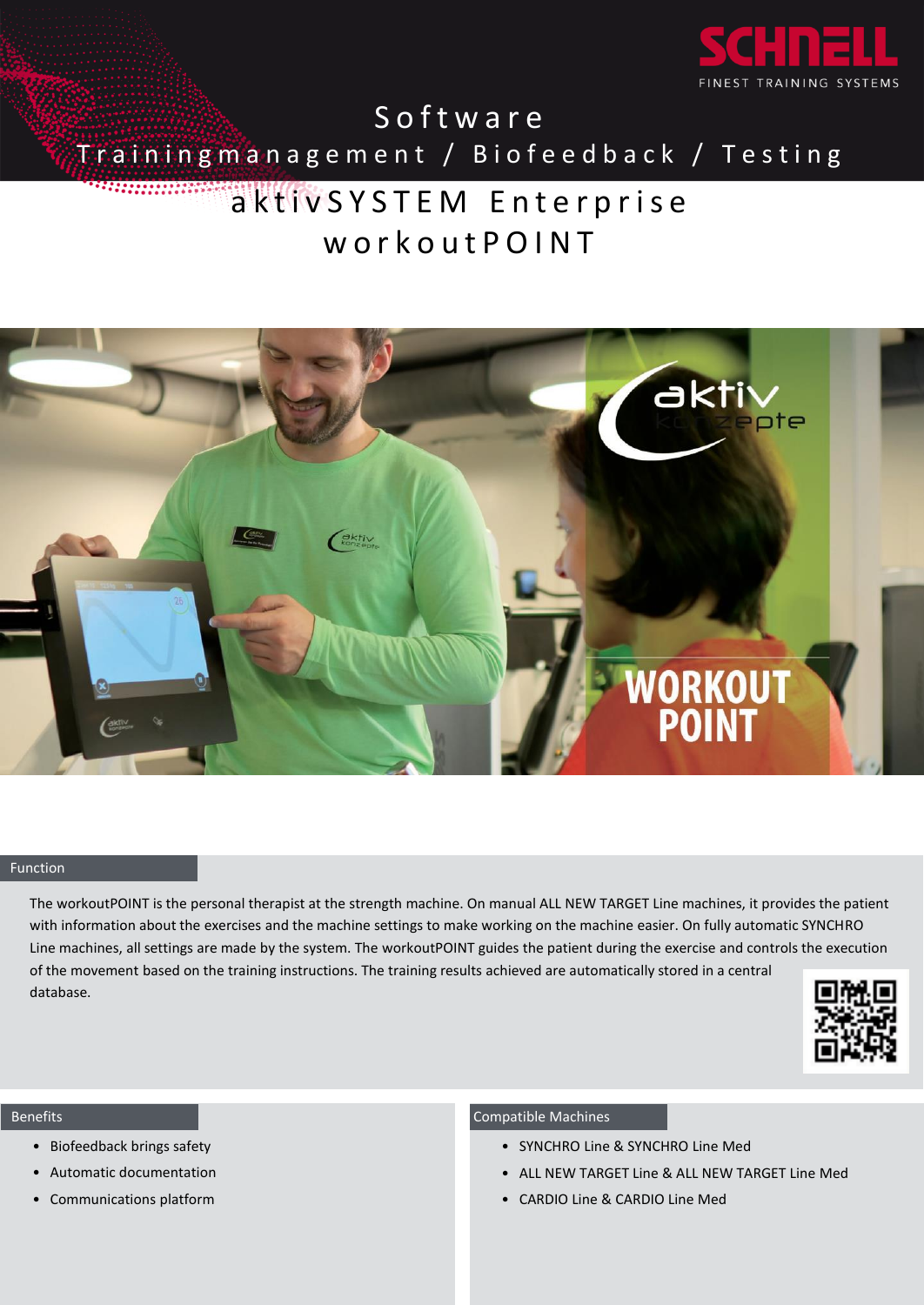

Training management / Biofeedback / Testing

# a ktiv S Y S T E M E n t e r p r i s e exercise POINT



### Function

At the exercisePOINT, a wide variety of free exercises (dumbbell exercises, stretching exercises, strengthening exercises and Thera-Bank exercises, etc.) can be carried out with a virtual trainer and then documented directly on the terminal. "There is no need for "paperwork" and the entire training/therapy area is digitalised.



#### Benefits

- Presentation of functional exercises
- Exercise documentation
- Flexible training modes

### Compatible Machines

- Dumbbells & Accessories
- CABLE Line & CABLE Line Med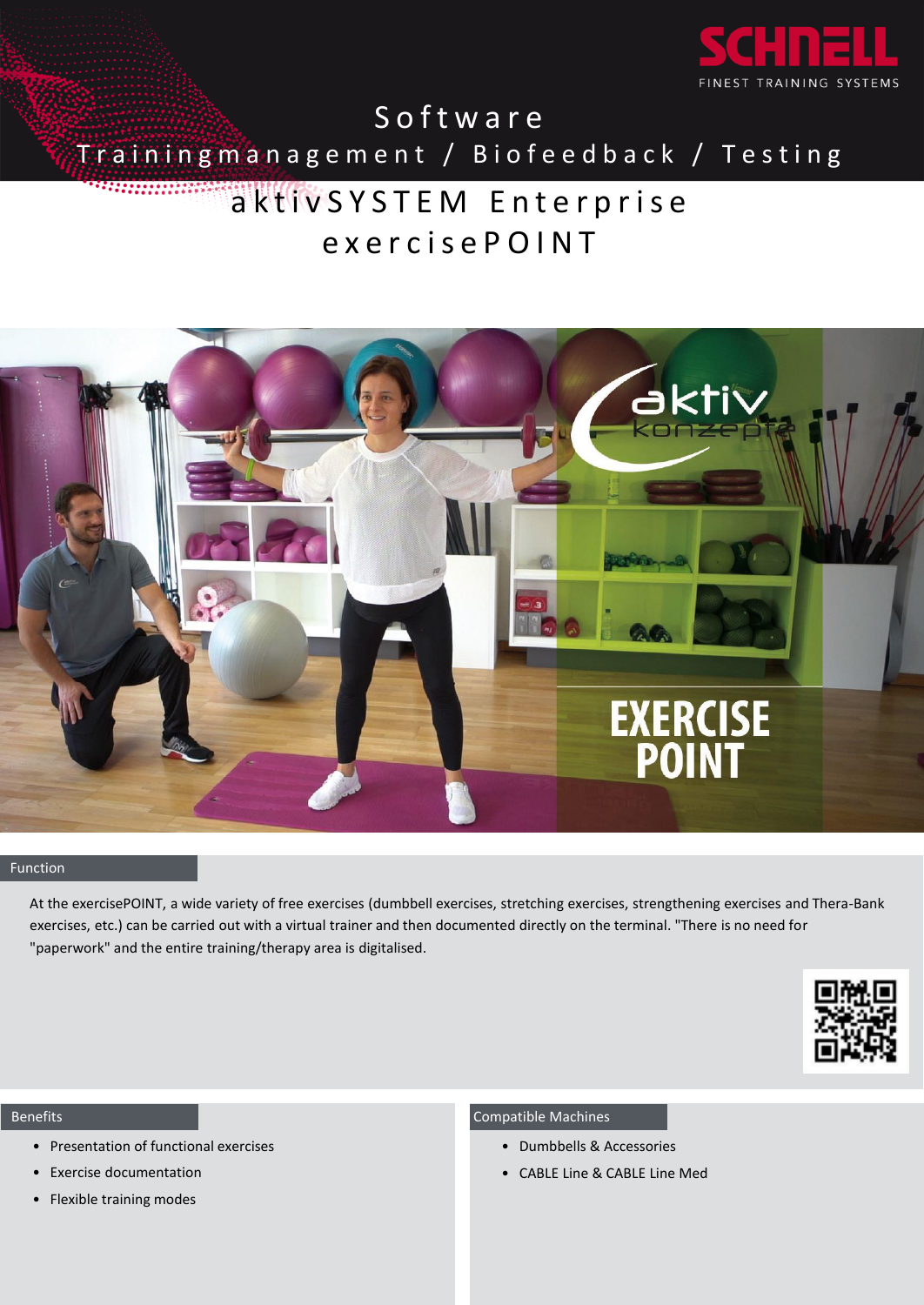

# Trainingmanagement / Biofeedback / Testing

# aktiv S Y S T E M Enterprise online POINT



### Function

The onlinePOINT consists of two product components - a training app and a facility-specific homepage plug-in for booking courses. With the help of the training app, patients have access to the training plan created by the therapist. The app thus offers the possibility of uniform exercise instructions from the treatment cabin, via MTT to outpatient follow-up care. With the help of online documentation, the therapist has detailed insights into the patient's training activity and can make adjustments as needed.



#### Benefits

- Guided Training
- Low administrative burden
- Communication platform

## Compatible Machines

• Device-independent for the entire facility